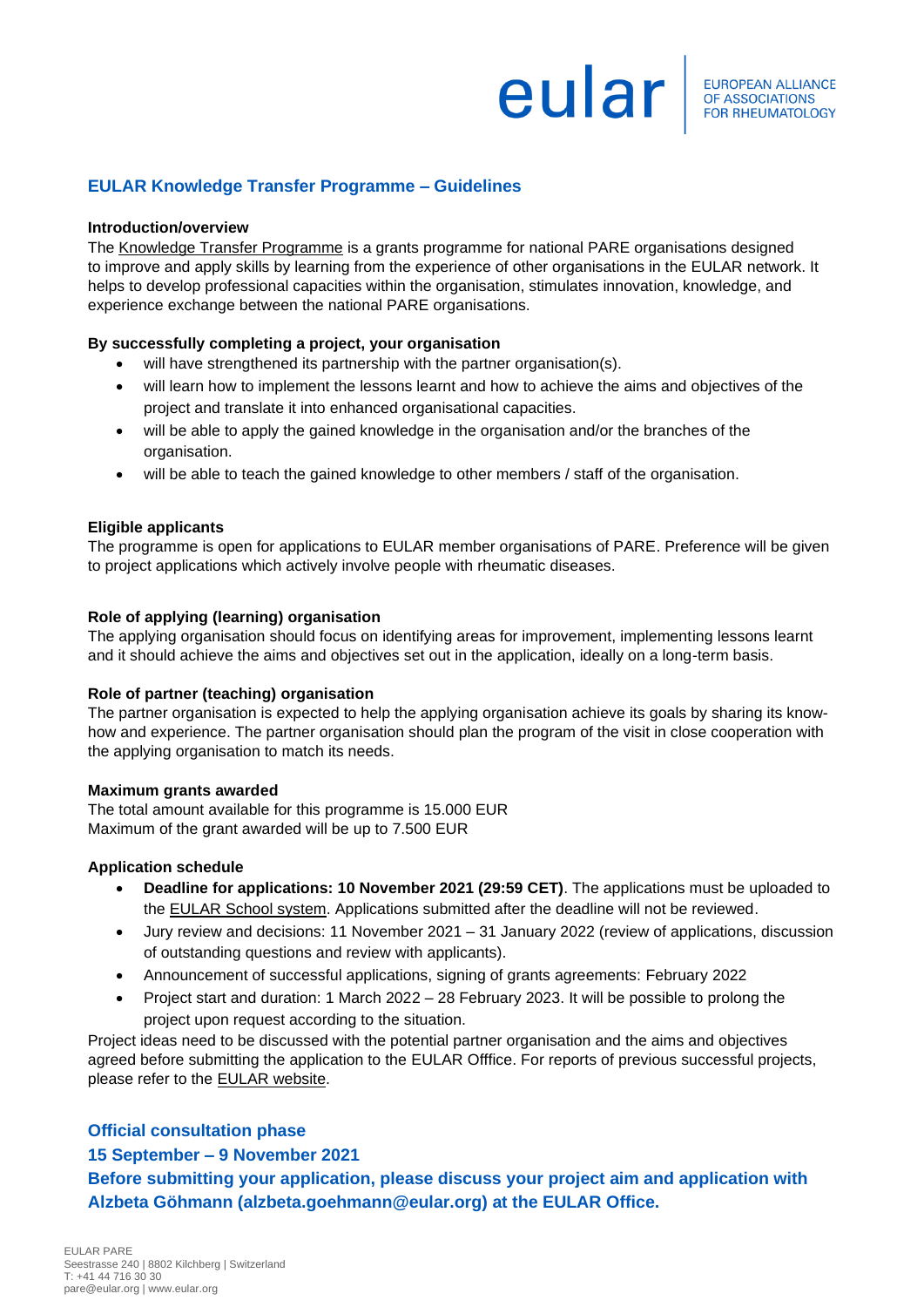# **europEAN ALLIANCE**

# **Successful applications**

After completion of the application review process, EULAR contacts the successful applicants:

- Upon notice of the start of the project EULAR pays 70% of the grant allowance to the applying organisation.
- Approved projects must be completed within 12 months, no later than 28 February 2023.
- After receipt and approval of both financial and project reports, the EULAR Office pays out the remaining 30% grant money.

# **Project reporting & documentation**

1. The organisation is required to submit a final report to the EULAR Office consisting of the following:

- Narrative report (template will be provided)
- Financial report including summary of expenses and original receipts wherever possible (template will be provided)
- 2. The organisation will be asked to submit a short article for the [PARE newsletter "e-Breakthrough"](http://www.eular.org/pare_newsletters.cfm)

3. The organisation will be asked to produce a poster about their project for the upcoming [PARE conference](http://www.eular.org/pare_annual_conference.cfm) [\(if applicable\).](http://www.eular.org/pare_annual_conference.cfm)

#### **Deadline for submitting financial and project report**

Project and financial reports are due before 30 April of the year following acceptance of application.

#### **Acknowledgment partner organisation**

We acknowledge that the partner organisation is giving valuable time to the applying organisation. For this reason, it is appropriate to include in the budget an allowance payable to the partner organisation for the time it is donating to the project. This allowance will be 500€. The applying organization pays the partner organization after receiving the grant.

#### **Decision process and criteria**

Incoming applications will be reviewed by a jury consisting of 6 members of the KTP Working Group and up to 2 members from another Committees (e.g. EMEUNET, HPR)

Stand by – jury members (in case of conflicts of interests):

- PARE Committee Chair
- EULAR Vice President representing PARE

#### **Criteria**

- Need and benefits for the PARE organization and for RMDs
- Partnership and cooperation between organizations
- Feasibility (methodology, logistic, capacity, budget)
- Evaluation and sustainability
- Added value (dissemination, possibility for adopting by other PARE organizations)